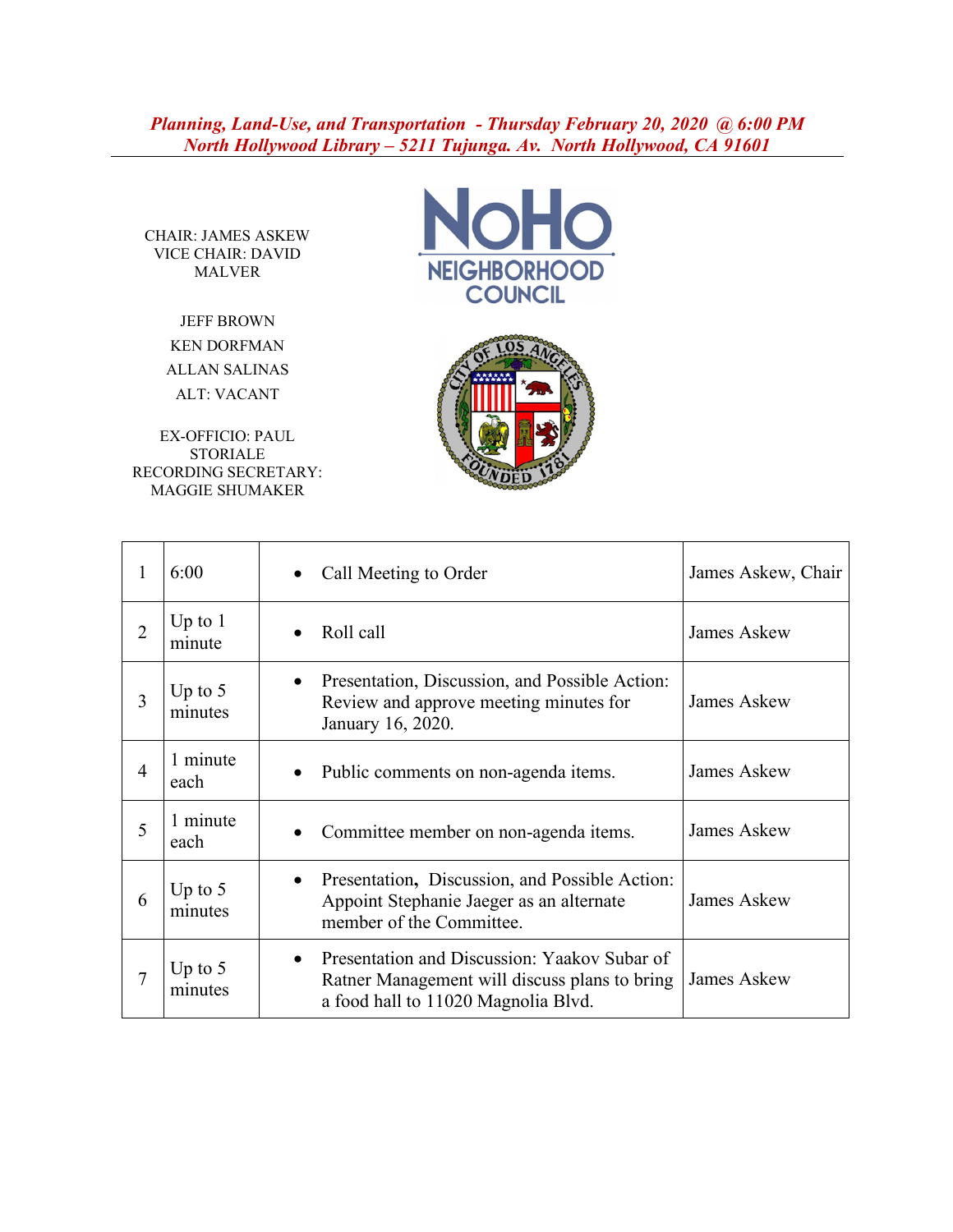| 8  | Up to $5$<br>minutes  | Presentation, Discussion, and Possible Action:<br>Review Project Applications from the City<br>Planning Early Notification Report<br>5401 Lankershim Blvd (CUB for package<br>alcohol sales) SCHEDULED FOR<br><b>MARCH</b><br>11029 Hartsook St (Density Bonus and<br>Conditional Use) CONTACTED,<br><b>WAITING TO SCHEDULE</b><br>10804 Blix St (TOC) HAS NOT<br>RESPONDED since Jan 7<br>5314 Cartwright Ave (TOC, Increase in<br>height and FAR) HAS NOT RESPONDED | <b>James Askew</b>              |
|----|-----------------------|-----------------------------------------------------------------------------------------------------------------------------------------------------------------------------------------------------------------------------------------------------------------------------------------------------------------------------------------------------------------------------------------------------------------------------------------------------------------------|---------------------------------|
| 9  | Up to $5$<br>minutes  | Presentation, Discussion, and Possiable<br>Action: Potential Cell Tower on Tujunga Ave<br>near the 170 Offramp.                                                                                                                                                                                                                                                                                                                                                       | <b>James Askew</b>              |
| 10 | Up to $5$<br>minutes  | Presentation and Discussion: Report on safety<br>changes to the intersections of<br>Lankershim/Vineland/Camarillo.                                                                                                                                                                                                                                                                                                                                                    | Sahag Yedalian                  |
| 11 | Up to $20$<br>minutes | Presentation, Discussion, and Possible Action:<br>To amend the letter of opposition to BOE's<br>Proposal to widen Magnolia Blvd as described<br>at https://eng.lacity.org/magnolia                                                                                                                                                                                                                                                                                    | Winnie Lam and<br>Billy Ho, BOE |
| 12 | Up to $20$<br>minutes | Presentation, Discussion, and Possible Action:<br>$\bullet$<br>Write a letter of support for 5444 Vineland<br>Ave (Site Plan Review and Zoning<br>Administrator's Interpretation)<br>https://planning.lacity.org/pdiscaseinfo/search/<br>encoded/MjM0MjIy0                                                                                                                                                                                                            | <b>James Askew</b>              |
| 13 | Up to $20$<br>minutes | Presentation, Discussion, and Possible Action:<br>Write a letter of support for 5147 Bakman Ave<br>(Demo of existing building for 33 unit TOC w/<br>4 VLI units, asking for 11 foot height bonus)<br>https://planning.lacity.org/pdiscaseinfo/search/<br>encoded/MjM0NTA00                                                                                                                                                                                            | <b>James Askew</b>              |
| 14 | Up to $10$<br>minutes | Presentation, Discussion, and Possible Action:<br>Write a letter of support for Little Toni's<br>application for a CUB to expand its business.                                                                                                                                                                                                                                                                                                                        | Robert Amond                    |